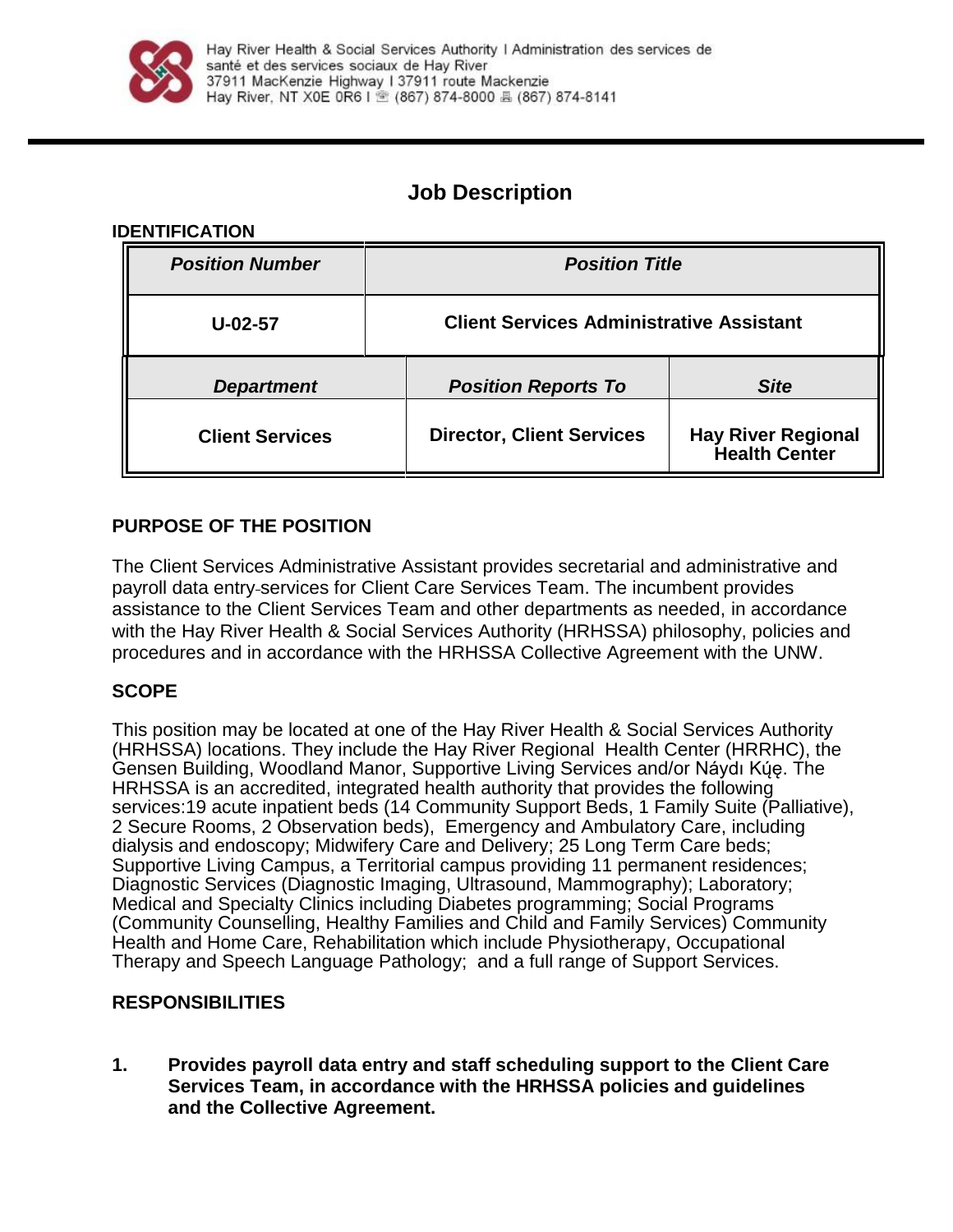## **Main Activities:**

- Maintaining an accurate and updated scheduling book for the staff on Acute & Ambulatory Care (including Dialysis, NEM, Medical/Surgical staff) by providing new copies of the master rotations;
- Coordinating staffing for Ambulatory Care (i.e. for dental surgery, endoscopic procedures, stress testing, Renal Insufficiency Clinic, etc.)
- Scheduling/Calling staff to replace for vacation, stats, bank time and any other type of leave, as directed by the Manager or Director, Client Services;
- Ensuring that all leave and overtime is distributed on an "equal opportunity basis" as stipulated by the current Collective Agreement;
- Preparing and checking time sheets for the Client Care Services Team: staff on Acute & Ambulatory Care (including Dialysis, Nurse Educator Medical/Surgical staff; Pharmacy) ;
- Preparing and checking time sheets, and entering payroll data that includes approved leaves and overtime sheets;
- Promoting good interpersonal relationships with nursing staff, other co-workers, departments and outside agencies;
- Informing staff of schedule changes, meetings and other information deemed necessarily by the Director;
- Maintaining an updated seniority list for overtime calls via ACCESS; and
- Maintaining strict confidentiality over all information such as staff payroll information, staff personnel files, etc.
- **2. Provide highly skilled clerical and administrative support to the Client Care Services Team, which includes the following departments and their respective department leads:**
	- o Acute and Ambulatory Care;
	- o Primary Care & Community Health
	- o Diagnostic Services

## **Main Activities:**

- Scanning, faxing and electronic filing;
- Proving word processing support,
- Interact with staff, other health centers and government agencies to obtain or forward information;
- This position is responsible for the payroll data entry services to Client Service Departments.
- Collecting and collating information and compiling statistical data;
- Requisitioning supplies for the Client Care Service Team as required;
- Scheduling and coordinating meetings such as performance appraisals, family meetings and case conferences, etc. as directed by the Director, Client Services and Client Services Department Managers.
- Assisting with the updating of nursing departmental manuals on SharePoint;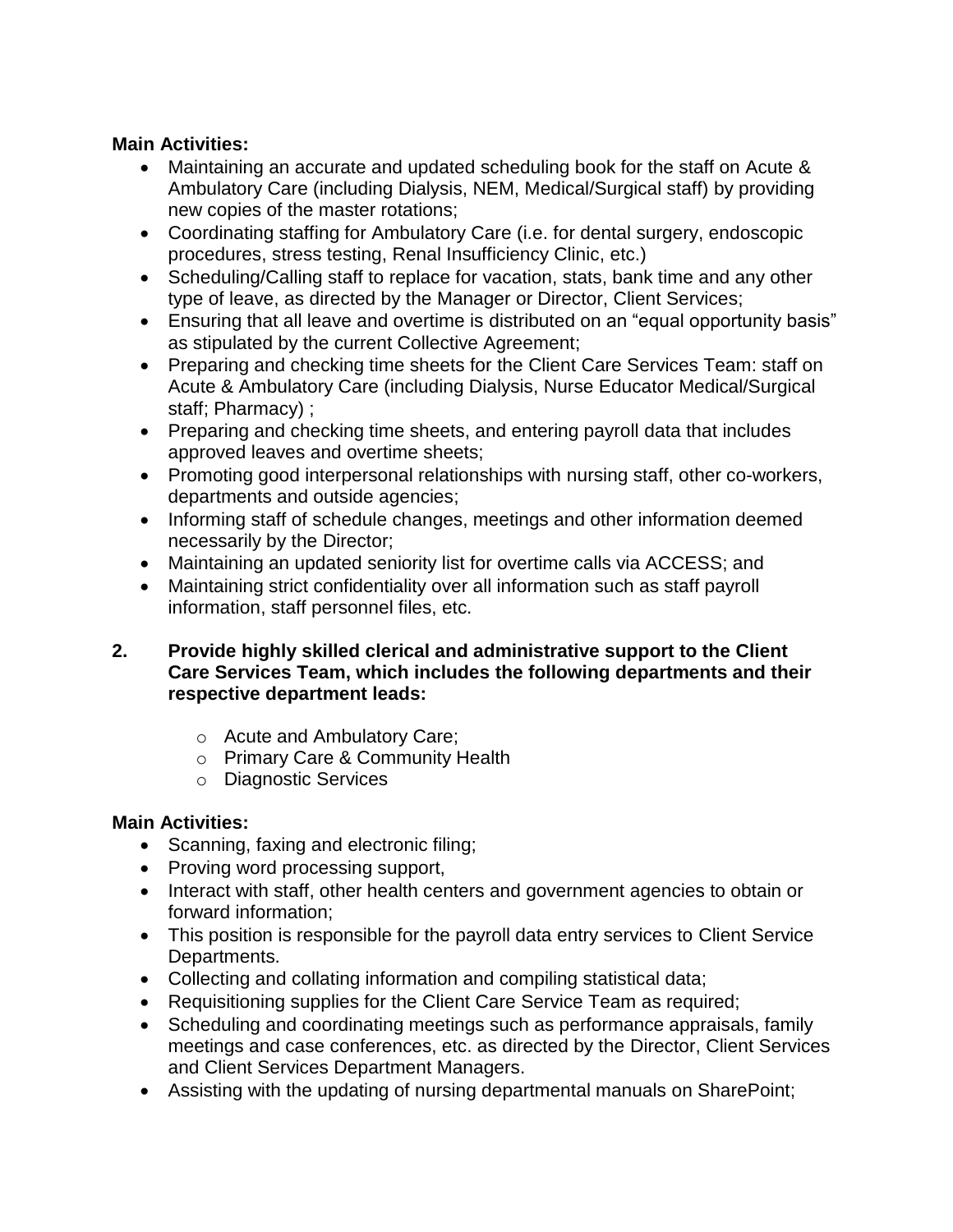- Tallying and calibrating inpatient and outpatient survey results necessary for accreditation purposes;
- Prepares agendas, correspondence, take and prepare minutes at meetings including: weekly AAC meetings, quarterly Infection Prevention and Control (IPAC), Clinical Practice Advisory Committee (CPAC) and others as assigned by Manager or Director, Client Services;
- Acting as support for the Executive Assistant when needed;
- Other duties and projects, as assigned by the Manager or Director, Client Services.

## **3. Provides computer program support to the Client Care Services Team and HRHSSA.**

## **Main Activities**

- Maintain overtime databases for Acute & Ambulatory Care Services,
- Create necessary forms that can be integrated into Wolf and for department programming;
- Maintain staff Certification Databases in conjunction with HR;
- Facilitate creating and updating all policies, forms, procedures, checklists, etc. on the network drive for the Client Care Services Team;
- Assist with Full Time Equivalent (FTE) budgeting data entry for Client Services Departments.
- Assists Client Care Department Managers to accurately complete the department budgeting data entry for Client Services Departments.

## **POSITION ROLE IN CLIENT & STAFF SAFETY:**

The HRHSSA is committed to creating a culture of safety throughout the organization. A culture of safety is necessary to provide optimal care to our clients, and a healthy workplace for staff. An organization with a culture of safety is characterized by several elements:

- Client-centered care;
- Healthy workplace;
- Open communication; and a
- Blame-free and accountable environment.

All staff throughout the organization shares the responsibility for client and staff safety by:

- Demonstrating a commitment to safety;
- Complying with safety policies, procedures and best practices;
- Identifying and reporting safety issues; and
- Participating in safety initiatives.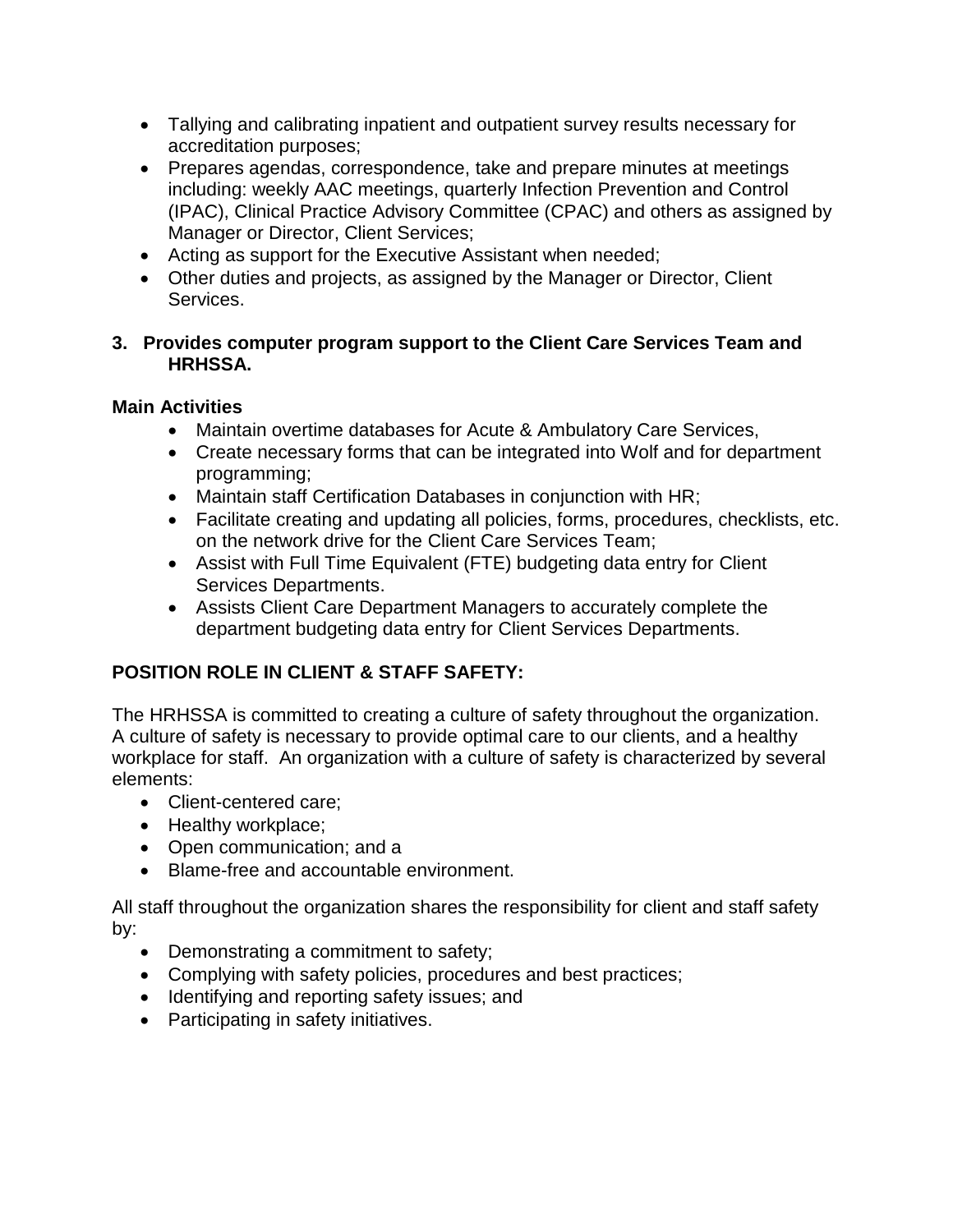### **Criminal Record Check**

Employment with the Hay River Health & Social Services Authority is contingent on providing a satisfactory criminal record check including the vulnerable sector check to the Human Resources Office prior to the official start date of a position.

## **KNOWLEDGE, SKILLS AND ABILITIES**

- Experience in researching and tallying survey results preferred
- Strong interpersonal skills and excellent telephone skills
- Ability to work independently with minimal supervision
- Proficient with Microsoft Office Suite, Adobe Reader and knowledge and experience with various computer systems and software applications.
- Ability to interact well, be pleasant and have a courteous approach with staff
- Cooperative, tactful, professional and maintain confidentiality
- Fluent and effective communication in English, both verbal and written
- Advanced working knowledge of office procedures
- Excellent typing skills
- Strong writing and mathematical skills
- Excellent organization and time management skills, to organize the changing workload efficiently
- Strong problem-solving skills
- A focus on accuracy/neatness
- Adaptable and flexible
- Medical terminology would be an asset
- Must be able to acquire within a reasonable time frame and remain current with the Non-Violent Crisis Intervention certification

These skills would generally be acquired through completion of grade 12, 1 - 2 years of Business Administration and two years previous hospital office experience.

## **WORKING CONDITIONS**

### **Physical Demands**

Required to sit in one location for much of the time in a comfortable indoor location. Repetitive movements and static postures frequently while typing and filing. Long periods sitting in one location entering data into the computer. Frequent telephone usage.

### **Environmental Conditions**

The environment is busy and there are often conflicting demands and many distractions. The incumbent must be self-directed and able to work under pressure and exercise sound judgment.

### **Sensory Demands**

The incumbent has to be very focused on a constant changing environment. Accuracy is essential when typing, performing data entering and dealing with the staff.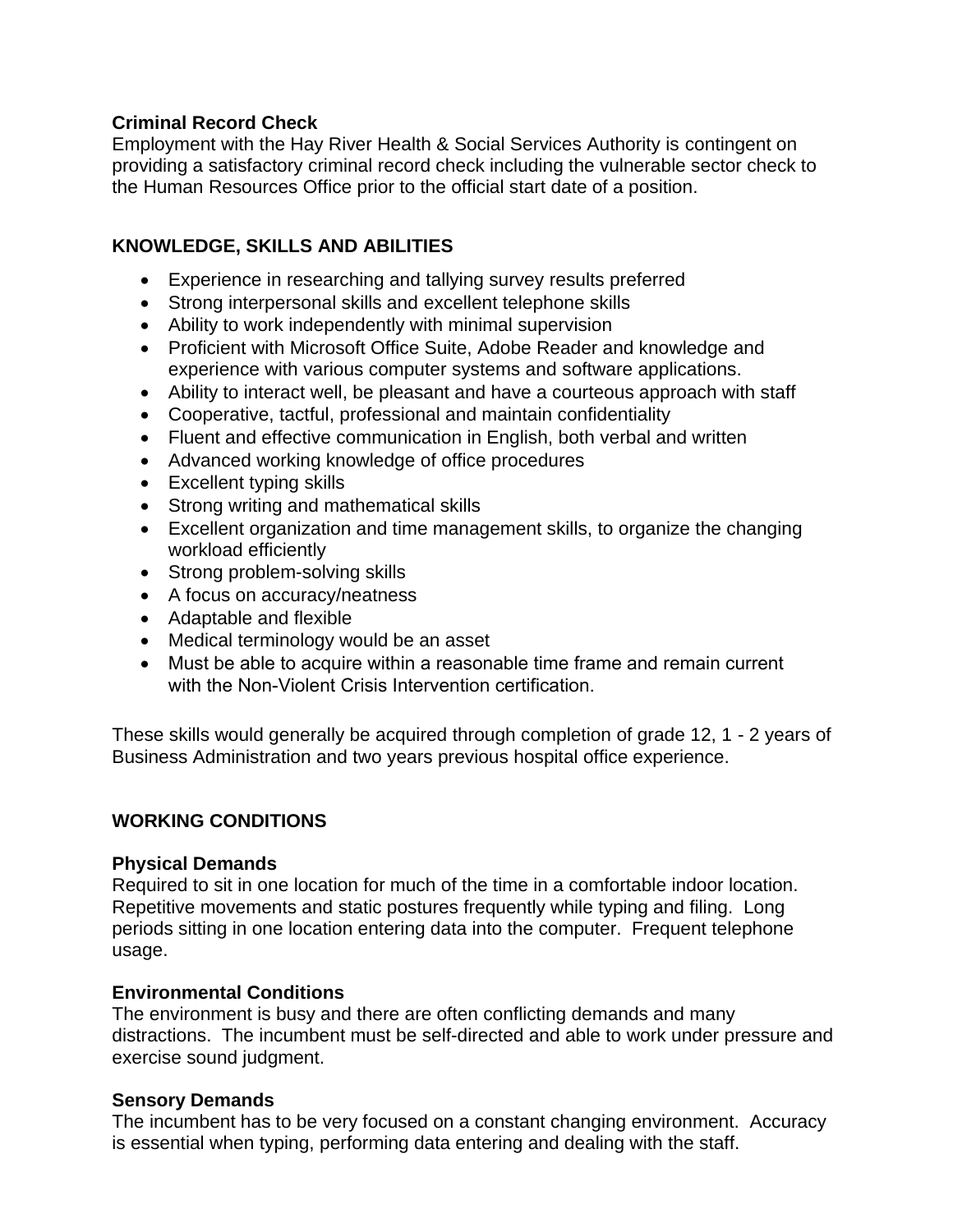#### **Mental Demands**

The incumbent must be empathetic, tactful and diplomatic when dealing with staff and/or the public. The incumbent may sometimes be confronted with difficult and angry staff when errors occur in payroll entry and must be able to handle the staff/client with a calm and professional demeanor. The incumbent must be able to deal with frequent interruptions by staff, phone and the public. The individual must be flexible and able to quickly prioritize workload or changing priorities.